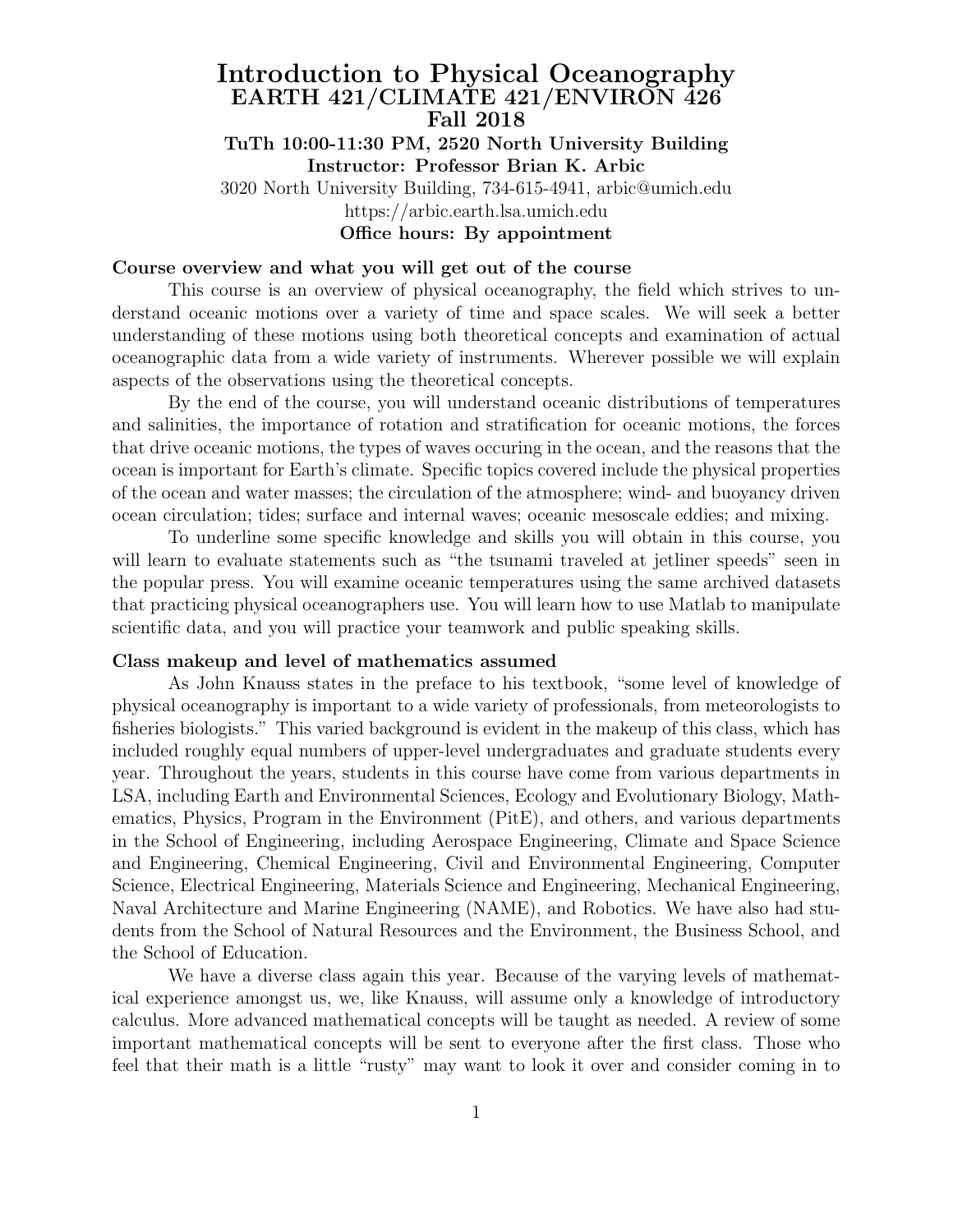my office hours (especially during the first three weeks–note by appointment) for some extra mathematical review. The homework sets will emphasize examination of oceanographic data and linkages to unifying concepts rather than mathematical derivations. Where mathematics is needed in the homework, it is kept at an introductory calculus level. The math required for the homeworks will be simpler than that shown in the lectures.

### Use of class time

Much of the class time will be taken up by traditional lectures.

However, we will often break up into small groups for more active learning. During these group learning exercises we will discuss class material, develop questions, work on mathematical concepts, or examine oceanic data on websites.

We will also have brief presentations from each student, which will allow all of you to explore a "cutting-edge" topic in detail, and after which the audience of students is expected to provide feedback to the presenters in the form of anonymous online peer reviews. Part of your grade will depend on your own presentation, and part of it will depend on giving active feedback to other student presenters.

Do not be afraid to ask questions, during lectures or at any other time! If you do not understand something, chances are some of your classmates are in the same boat, and will appreciate your speaking up.

Readings will be suggested from the textbooks listed below. Obviously you will understand the material covered in the lectures better if you read the suggested textbook excerpts as a supplement to the time spent in class.

#### Textbooks

There are two optional texts which you may find helpful. "Introduction to physical oceanography, Second edition (2005)", by John Knauss, is the more mathematical of the two, and is hereafter referred to by "Knauss". "Ocean Circulation, second edition (2001)" by the Open University is more descriptive, and is hereafter referred to by "OC". Another nice textbook is the free online textbook "Introduction to Physical Oceanography" by Professor Bob Stewart at Texas A&M University. It can be found at

http://oceanworld.tamu.edu/resources/ocng textbook/contents.html or at

http://oceanworld.tamu.edu/resources/ocng\_textbook/PDF\_files/book.pdf It is hereafter referred to as "Stewart".

The textbook readings are meant to expose you to important material in ways that supplement the lectures (and homeworks). The lectures are not based on the textbooks, but many of the topics covered in class lectures can be found in these textbooks. Lecture notes will be posted online.

#### Homework

Seven homework assignments will be given over the term. Thus on average, homeworks will be given every other week. They will be assigned during class and will generally be due one week later. Since homework sets are given frequently, they will generally not contain a large number of problems. Homework will often emphasize manipulation of actual oceanographic data, and interpretation of the data using concepts derived in class. Where mathematical derivations are required, the level will be kept to that of introductory calculus, and guidance will be given. The data manipulations will be performed in MATLAB.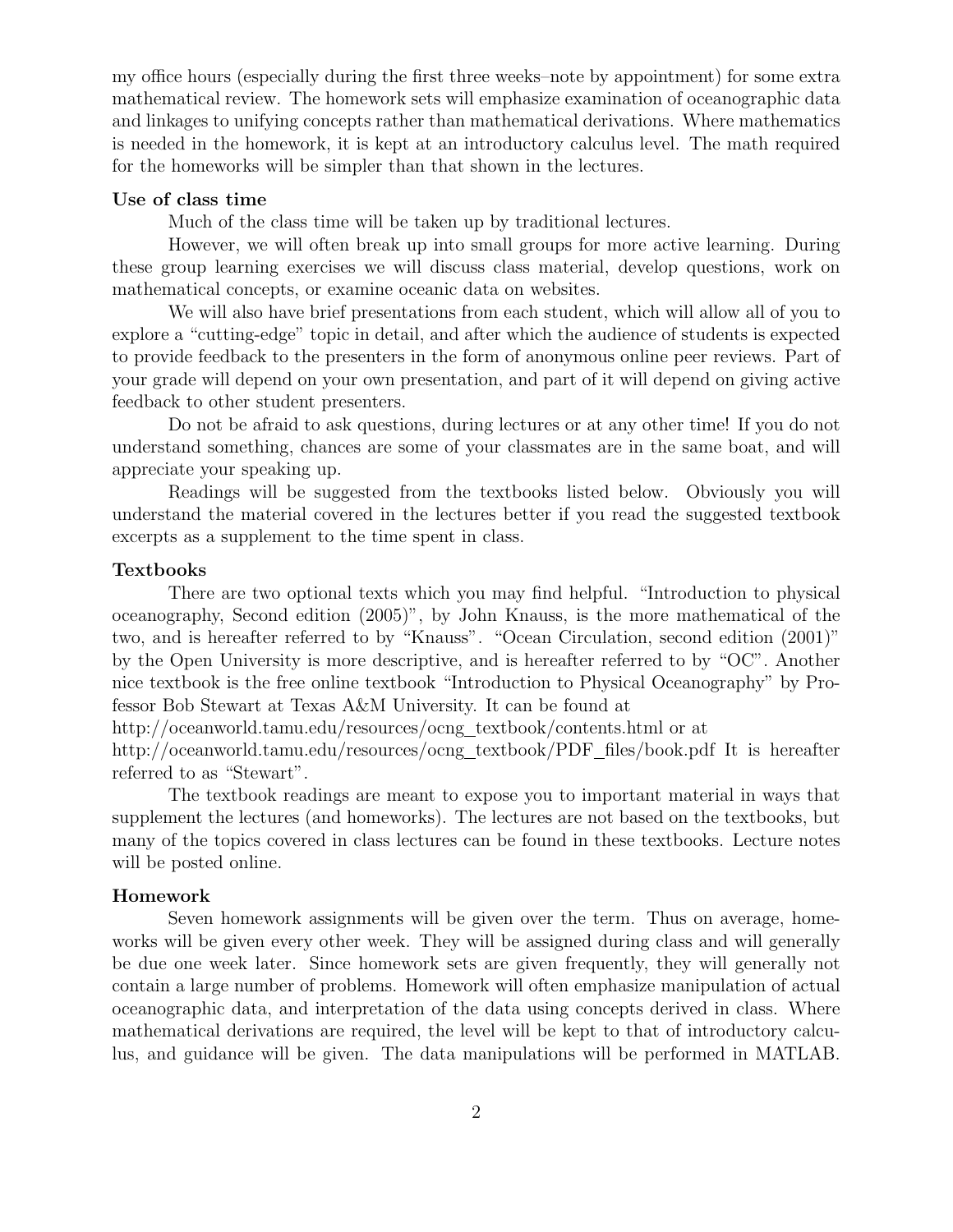Therefore, as a side-benefit of this class, you will learn MATLAB (for those who already have experience with it, you will hone your MATLAB skills). MATLAB is a very nice data analysis package to learn and many of you will likely find it a useful tool throughout your careers. I use it constantly in the analysis of oceanographic data and ocean model output. Prior knowledge of MATLAB is not assumed. Students are encouraged to drop by during office hours (by appointment) for help with MATLAB, especially during the first few weeks. Also, some of the third class meeting will be used to help you get started on your first homework, which is MATLAB-based. Furthermore, example MATLAB codes will frequently be given. However, the best way for you to use MATLAB is by using it, and by learning from your peers. You will be expected to try MATLAB on your own, and to learn from/with your peers, especially as the semester develops.

Homework can be done in collaboration with other students.

#### Student presentations

Each student will deliver a brief presentation to the class. In the previous versions of this class, these presentations were definitely one of the highlights of the course. Approximately 50 topics for student presentations are given in this syllabus, along with estimated presentation dates. It is emphasized that the presentation dates are estimates. Due to the difficulty in estimating the exact speed with which syllabus material will be covered, students are asked to be flexible. You will never be asked to go earlier than the original schedule indicates, but you might be asked to go 1-2 periods later, depending on syllabus coverage speed. The presentations are spread throughout the semester in order to roughly correspond to material presented in lectures. The presentation topics will prod you to explore material beyond the "classic textbook" material that will take up much of the class lectures. This is your chance to learn about something close to the "cutting edge" and then to practice your public speaking skills while sharing your newfound knowledge with the rest of the class. The presentation topics cover a wide variety of material, suitable for a class of students with wide-ranging backgrounds.

Graduate students will give solo performances. Undergraduate students can either go solo or team up with one partner. All presentations whether solo or team efforts should be around 12 minutes long (excluding questions). This length is chosen because it is a typical length of a conference talk at an actual research conference.

All presenters should be prepared to take questions on the material they present from the instructor and from fellow students. Keeping in mind that some students may be unaccustomed to giving oral presentations, questions should only be asked after the student has had a chance to complete their presentation (this rule does not apply to the instructor– interrupt me as appropriate!).

After each student presentation, we will open the floor for questions. The audience discussion, and audience participation in general, is expected to be courteous and constructive. Each student will provide an anonymous peer review of other student presentations, and the peer reviews will be considered by the instructor in the presentation grading. More details on this are given below. After each student presentation, each student should email the instructor their presentation slides, to be used as part of this evaluation. We will not begin the student presentations until week 4, to allow the first few presenters time to organize their work.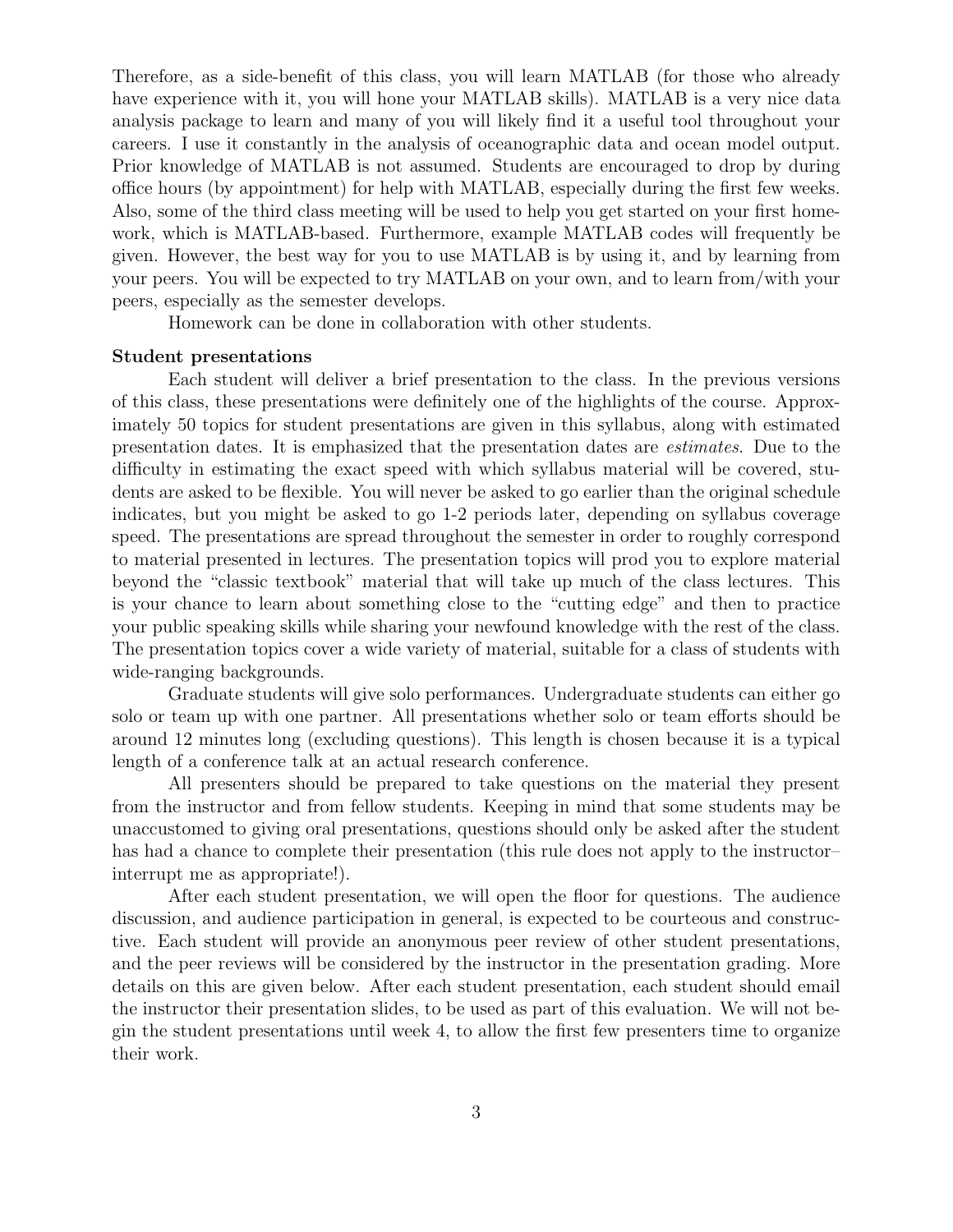If student(s) come up with a topic on your/their own which is related to the course material, I will be happy to have it presented as long as it fits naturally into one of the class periods and you run it past me. Regardless of whether you choose one of my suggestions or develop one of your own, I will be available to work with you during the one or two weeks prior to your presentation, to help you define, develop, and hone it. And of course I will be available to help you choose a topic. Choosing a topic early will help you plan your semester more easily.

What are the advantages to you, the students, of having student presentations in class? Aside from the opportunity to explore a cutting-edge topic in depth, there is also the opportunity to practice public speaking (and listening) skills. A 5-10 minute presentation with questions at the end is standard fare at scientific conferences, and at company meetings in the private sector. Most of you will have to prepare and deliver short technical talks in front of an audience during your careers. Of course this also means that most of you will have to listen to others deliver presentations, and provide useful feedback. This provides practical training for such experiences.

One last thing about presentations: you can either use your own laptop or the professors' laptop. In past years some students were not able to get animations working on the instructors' laptop. This can be avoided by using your own laptop. Learning how to connect your laptop to a projector is a useful skill! On the other hand some students find dealing with technology to be an unwelcome distraction and prefer to use the instructors' laptop. It is up to you.

#### Quizzes

There will be nine short quizzes, after each of the topics covered in the "Anticipated Class Schedule" at the end of this document. Note that some of the quizzes will be on two short topics; to be exact, there will be quizzes on Topic 2, Topic 3, Topic 4, Topics 5 and 6, Topic 7, Topic 8, Topic 9, Topic 10, and Topics 11 and 12. For each topic, several key questions will be put at the end of the "Course Summary" for you to study. On the lecture after each topic has been completed, there will be a short quiz on one or more of these key questions. The purpose of the quizzes is to practice with some of the material learned in class, and to supplement the homework sets with another tool for exam preparation.

#### Midterm and final exams

There will be one midterm and one final exam for the class. The midterm will be during class, on October 25. The time and date for the final exam is set by the Registrar's Office to be Monday December 17 from 1:30 to 3:30 PM. Midterm and final exam questions will be drawn from lectures, student presentations, and (especially) homeworks and quizzes– so pay attention to all of them! In contrast to the homeworks, MATLAB will not be accessible during the midterm and final exam–however the concepts learned during the MATLAB exercises will be used on exams.

#### Student evaluations and course grades

Student evaluations of the course are strongly encouraged and have been used by the instructor in the past to improve the course. As described below, substantial participation by students in course evaluations will also lead to higher grades for everyone. Grade determination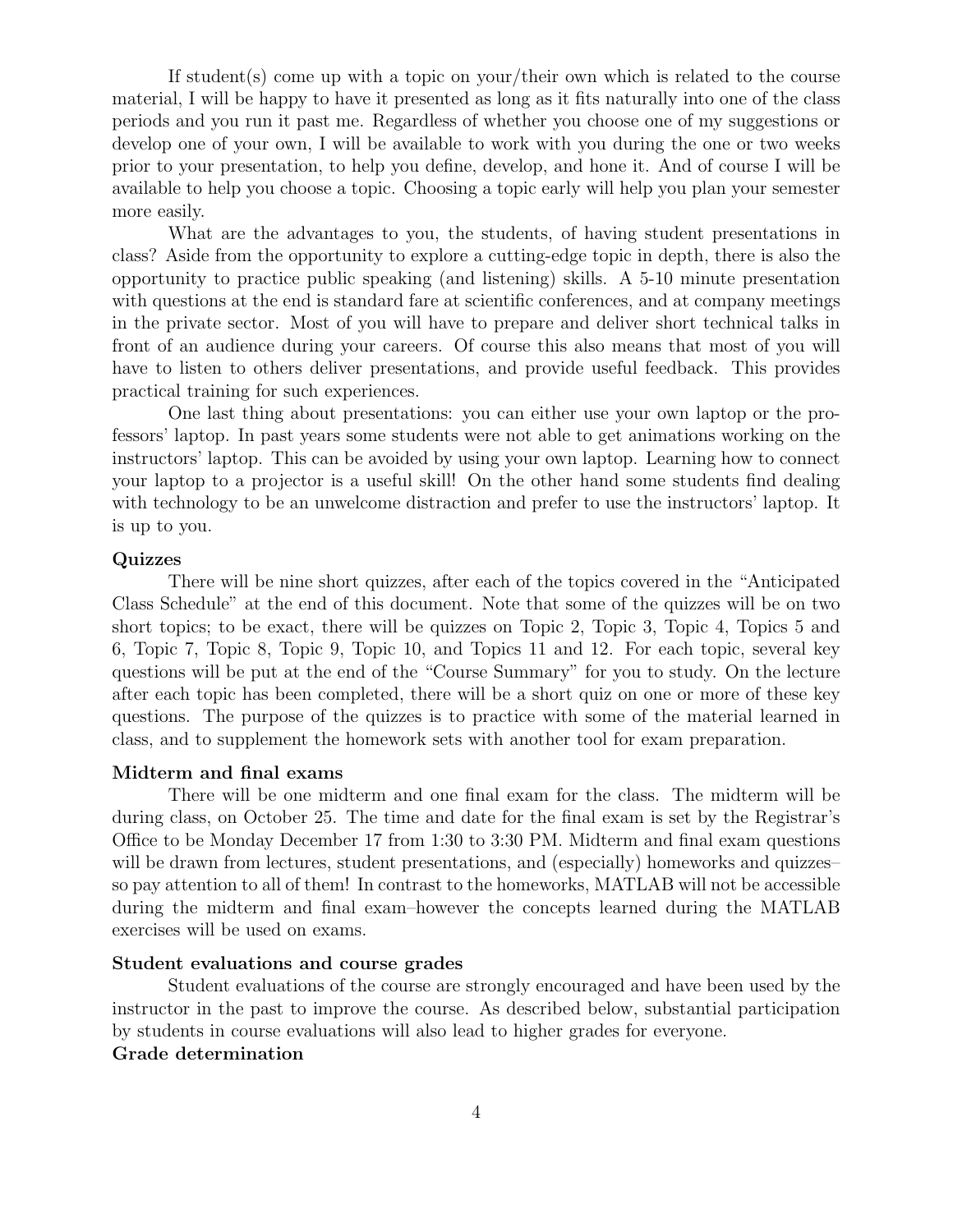15% of your grade will be based on the topical quizzes.

15% of your grade will be based on the homework sets. Homework sets will generally be due one week after being assigned, and before lecture begins. Late homework sets will not be accepted unless there is a very good excuse due to illness or other good reason.

15% of your grade will be based on the midterm exam.

25% of your grade will be based on the final exam.

20% of your grade will be based on your in-class presentation.

10% of your grade will be based on giving feedback to your fellow students during their presentations. Shortly after each presentation you should log on to give anonymous feedback to the student presenter. Your feedback should be submitted before the start of Tuesday's class of the week following the presentations. Your feedback should include explanations for the grades you give. For each presentation you give feedback on, you will receive one point. To receive the point, you must include reasons for the grades you gave. Your point will not be affected by the grades you assign. In the case of undergraduate pairs you should not grade your collaborator. In order to receive the one point evaluation score for your own presentation you should give an assessment of your own performance including what you thought went well and what you thought could use improvement. The average over the zeroes and ones obtained in grading other students will then constitute your feedback grade. Your feedback will be anonymous to the student presenters, but will be seen by the instructor. The student feedback will be collected and sent as a package, with no names attached, to the student presenter. This feedback will be useful to student presenters as they consider how to improve their public speaking skills. The instructor alone will assign grades to the student presenters, but will give serious consideration to the student evaluations/peer reviews when so doing.

To encourage student evaluations of the course, if at least 80% of you evaluate the course by 10:30 PM on the last night that evaluations are accepted by Canvas, then both the lowest homework grade and the lowest quiz grade will be dropped, for every student.

This class is meant to be accessible to students from a wide variety of backgrounds. My goal is to help all of you successfully learn the material. As in previous versions of the class, I expect that most of you will do well. The course grading scale is already posted on Canvas.

#### Absences due to illness or other good reasons

The expectation is that you will attend every class unless you have a good reason not to. Of course illnesses, family emergencies, etc., can arise. In order to avoid losing out on the attendance parts of the grade (i.e. peer reviewing other student presentations, quizzes), you need to email me ahead of classes you will not be able to make, with stated reasons for the non-attendance. Great skepticism can be expected if this becomes a habit.

# Suggested Topics for Student Presentations, and Approximate Dates

1) Plate tectonics and the shape of ocean basins (October 2)

 $\frac{1}{\sqrt{2}}$  , and the contract of  $\frac{1}{\sqrt{2}}$  , and  $\frac{1}{\sqrt{2}}$  , and  $\frac{1}{\sqrt{2}}$  , and  $\frac{1}{\sqrt{2}}$  , and  $\frac{1}{\sqrt{2}}$ 

- 2) Construction of state-of-the-art maps of the seafloor (October 2)
- 3) Modern methods (e.g., CTD, ARGO floats, gliders) versus historical methods (e.g,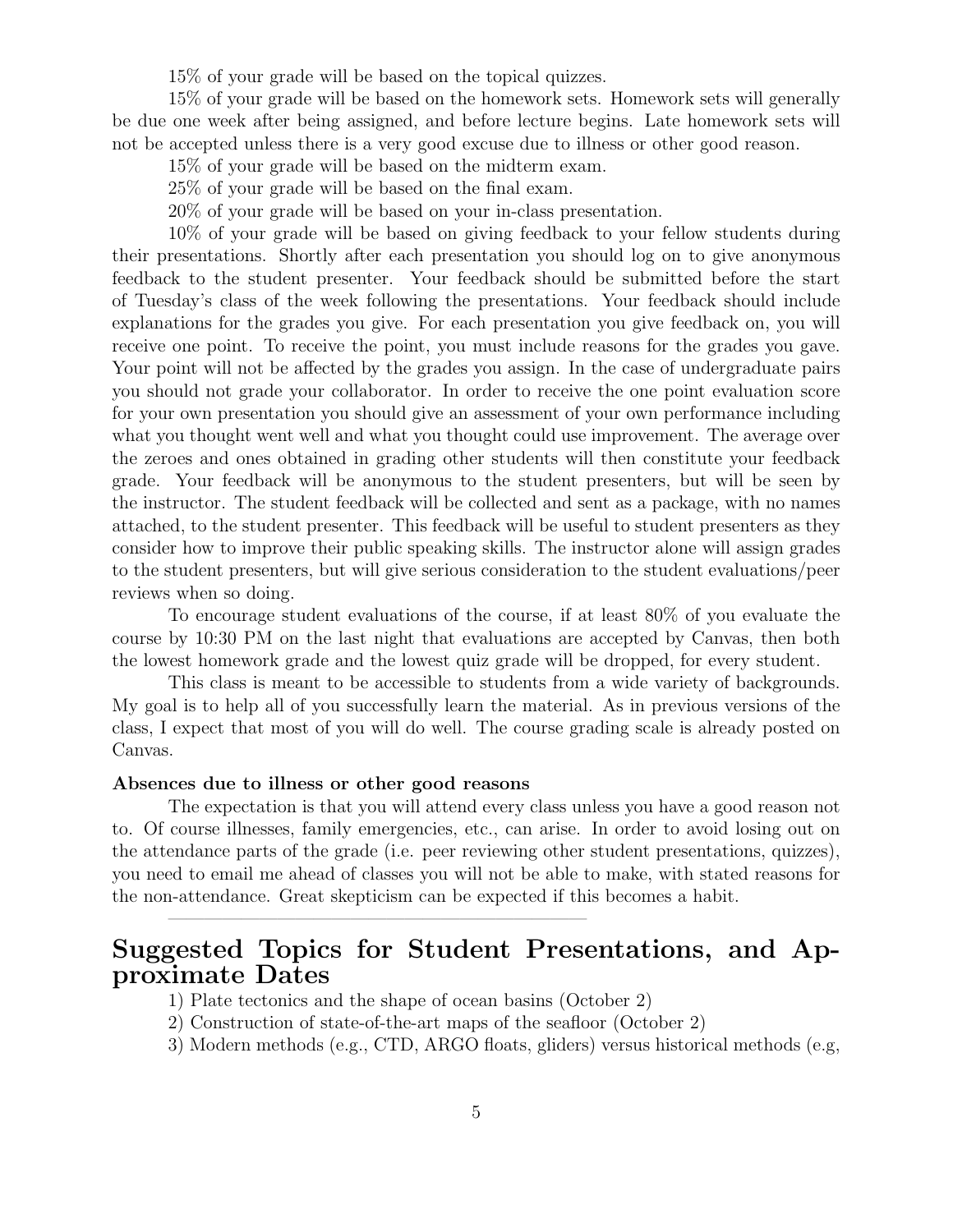reversing thermometer, titration) for measuring ocean temperatures and salinities (October 2)

- 4) The ARGO Float array (October 2)
- 5) TEOS-10, the new thermodynamic equation of state of seawater (October 2)
- 6) Measuring ocean winds from satellites (October 2)
- 7) Milankovich cycles (orbital forcing of the ice ages) (October 2)
- 8) Exchange of carbon dioxide and other gases at the air/sea interface (October 2)
- 9) TRMM–NASA's tropical rainfall measuring mission (October 2)
- 10) NASA's Aquarius mission to measure sea surface salinity (October 2)
- 11) Acoustic (sound) waves (October 2)
- 12) Theory of surface wind waves (October 18)
- 13) Satellite measurements of surface wind waves (October 18)
- 14) The physics of breaking waves (October 18)

15) Current meters: how they work and how they are used to identify near-inertial peaks in frequency spectra (October 18)

- 16) The geological causes of tsunamis (November 6)
- 17) An overview of the technology behind satellite altimetry (November 6)
- 18) The 2004 Boxing Day Indian Ocean tsunami and its aftermath (November 6)
- 19) The 2011 Tohoku tsunami and its aftermath (November 6)
- 20) Solid earth body and load tides (November 6)
- 21) Tidal energy dissipation over very long (geological) time scales (November 6)
- 22) Measuring tidal energy dissipation using lunar laser-ranging (November 6)
- 23) Tide gauges and how they work (November 6)
- 24) Early history of numerical weather prediction (November 15)
- 25) The importance of physical oceanography to national security (November 15)
- 26) Observed propagation of oceanic eddies (November 15)

27) Geographical distribution of eddy energy as measured by satellite altimeters (November 15)

- 28) Impact of eddies on biology (November 15)
- 29) Effects of coastal upwelling on ocean biology (November 22)
- 30) Oceanic dead zones/hypoxia (November 22)
- 31) Oceanic motions forced by atmospheric pressure loading (November 22)
- 32) Ocean heat transport and climate (November 29)
- 33) Paleoceanography (November 29)
- 34) Possible contributions of ocean biology to ocean mixing (November 29)
- 35) Contributions of double diffusion (salt finger formation) to mixing (November 29)
- 36) Geothermal forcing of oceanic motions (November 29)
- 37) Generation of internal waves over rough topography (December 4)
- 38) Sea ice (December 4)
- 39) Floating ice shelves (December 4)
- 40) The global carbon cycle (December 4)
- 41) Archaeological oceanography (December 4)
- 42) The computer science behind numerical ocean modeling (December 6)
- 43) Hurricanes and hurricane prediction (December 6)
- 44) BP oil spill and oil spill prediction (December 6)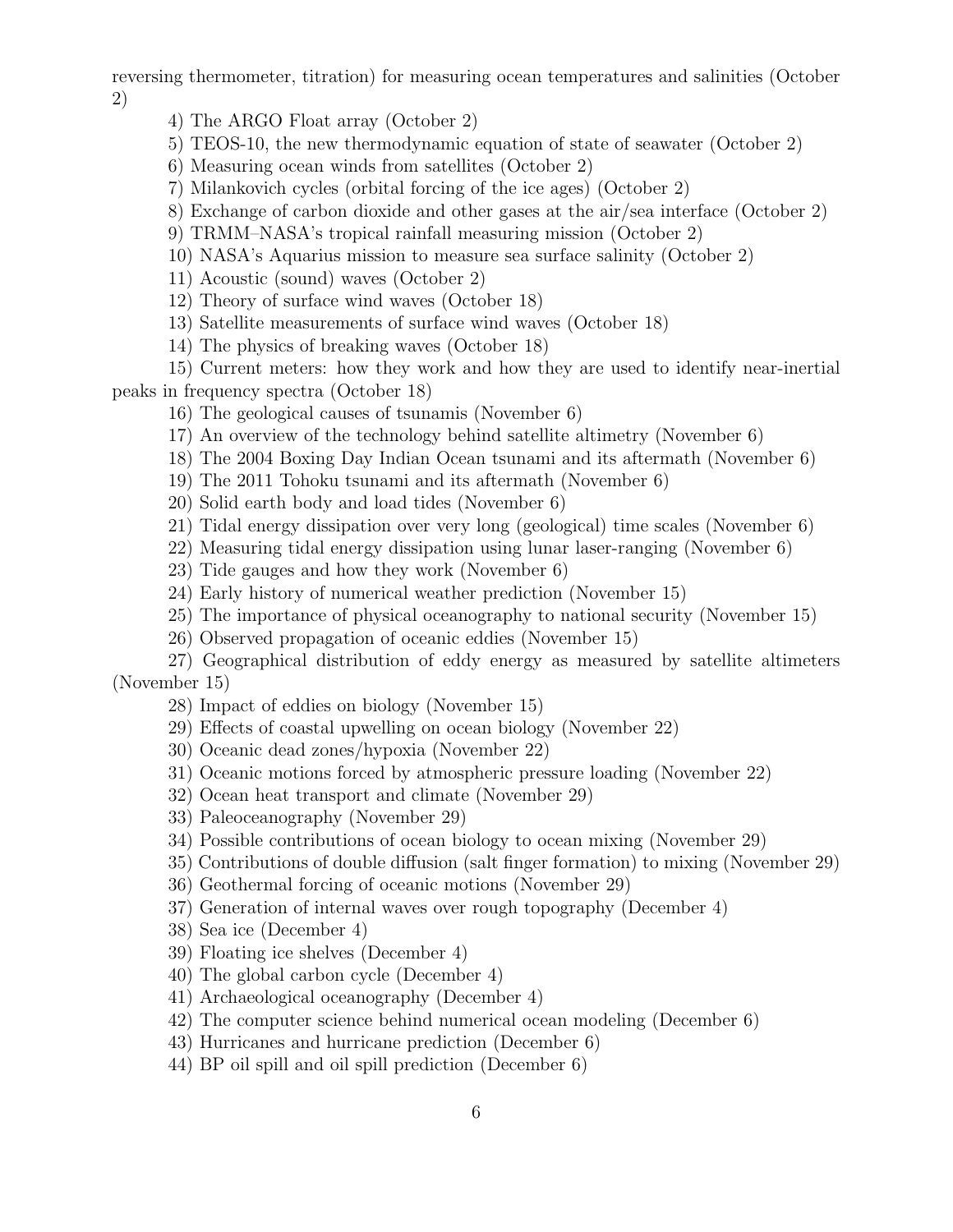45) Ocean optics (December 11)

46) The potential for extraterrestrial oceans (Europa, ancient Mars, even other solar systems) (December 11)

47) Dynamics and prediction El Nino (December 11)

 $\frac{1}{\sqrt{2}}$  , and the contribution of  $\frac{1}{\sqrt{2}}$  , and  $\frac{1}{\sqrt{2}}$  , and  $\frac{1}{\sqrt{2}}$  , and  $\frac{1}{\sqrt{2}}$  , and  $\frac{1}{\sqrt{2}}$ 

48) Impact of El Nino on climate, fisheries, agriculture, etc. (December 11)

# Anticipated Class Schedule (may evolve)

## 1) Introduction to course–September 4

- a) Overview of physical oceanography
- b) Course goals and administration.
- c) Brief review of MATLAB

d) Demonstration of the usefulness of MATLAB: plotting maps of the seafloor shape

e) What you can expect to gain from the course

Suggested reading: Knauss Chapter 1; Stewart Chapters 1 and 3; Mathematics and MATLAB reviews for those who need them

### 2) The physical properties of seawater–September 6 and 11

a) Temperature and salinity distributions

- b) Seawater density and stratification
- c) Water masses
- d) Steric heights and thermal expansion
- e) Compressibility of seawater versus air
- f) Practice with MATLAB–helping you to get started on the first homework set

Suggested reading: Knauss Chapter 2 and 8 (pp 163-183); OC Chapters 6.3 and 6.4; Stewart Chapter 6

# 3) Air/sea interaction and atmospheric circulation–September 13 and 18

- a) Solar forcing
- b) Atmospheric wind patterns
- c) Air/sea heat exchange
- d) Rainfall and evaporation
- e) Momentum exchange and wind stress
- f) Oceanic mixed layer
- g) Atmospheric and oceanic heat transports

Suggested reading: Knauss Chapters 3 and 4; OC Chapters 1, 2, 6.1, and 6.2; Stewart Chapters 4 and 5.1-5.6

# 4) Development of fluid dynamical equations including shallow water equations–

September 20, 25, 27, October 2, 4, 9

- a) Conservation equations
- b) Nonlinear advection, viscosity, and turbulence
- c) Diffusivity
- d) Mass conservation
- e) Pressure gradients
- f) The Coriolis force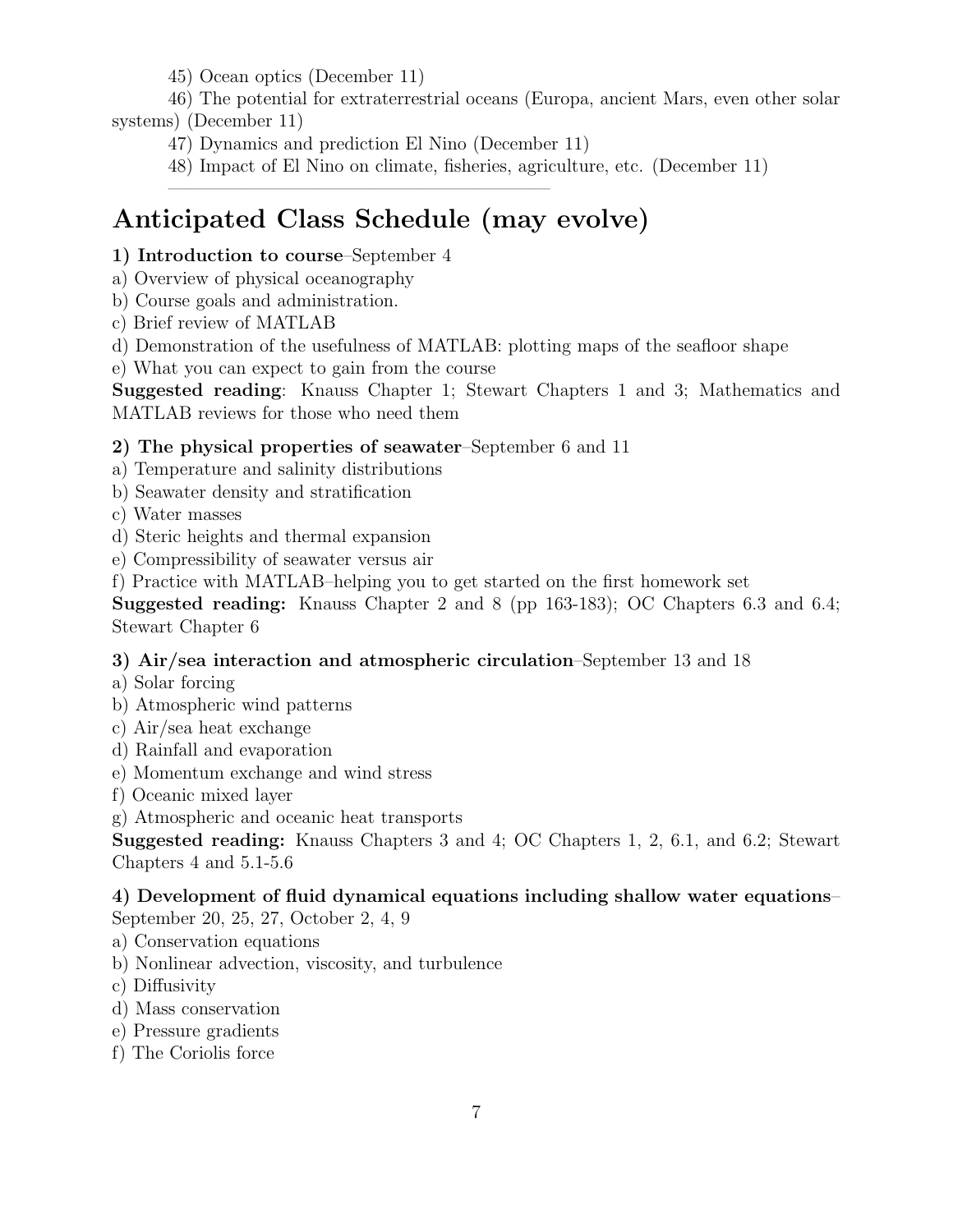g) The geoid

h) General equations of fluid flow

i) Widely used approximations: hydrostatic, Boussinesq, incompressibility

j) Deep-water versus shallow-water limits of surface waves

k) Surface wind waves and breaking waves

l) Langmuir cells

m) Development of shallow water equations

n) Reminder of what is missing from shallow water equations

Suggested reading: Knauss Chapter 5; Stewart Chapters 7 and 8

### 5) Near-inertial motions–October 11 and 18

a) Wind forcing of near-inertial motions

b) Slab model of near-inertial motions

c) Theoretical construction of near-inertial peak in frequency spectrum

Suggested reading: OC Chapter 3.2; Stewart Chapter 9.1

### 6) Shallow-water gravity waves–October 23

a) Gravity waves in an unbounded domain with no rotation

b) Gravity waves in an unbounded domain with rotation

c) Gravity waves in the presence of boundaries (Kelvin waves)

d) The Rossby deformation radius: a natural length scale for fluids in a rotating frame

Suggested reading: Knauss Chapter 10 (pages 223-228); OC Chapter 5.3.1

### Midterm exam October 25

7) Tides–October 30 and November 1

a) Astronomical forcing–Newton's astronomical potential

b) Laplace's equations–dynamic theory of tides

c) Solar versus lunar tides

d) Causes of diurnal tides

- e) Solar vs lunar vs sidereal day, tidal frequencies, spring-neap cycle
- f) Tidal resonance

g) Tidal energy dissipation

Suggested reading: Knauss Chapter 10 (pages 234-244); Stewart Chapters 17.4 and 17.5

### 8) Geostrophy and thermal wind–November 6, 8, 13

- a) Requirements for geostrophic balance
- b) Geostrophic balance
- c) Circulation patterns of high and low pressure systems
- d) Derivation of shallow-water potential vorticity
- e) Derivation of quasi-geostrophic equations
- f) Rossby waves and westward propagation
- g) Barotropic versus baroclinic motions
- h) Thermal wind

i) Vertical distribution of kinetic energy in eddies and western boundary currents

j) Mass and heat transport

Suggested reading: Knauss Chapter 6 (pages 108-122) and 8 (pages 183-186); OC Chap-